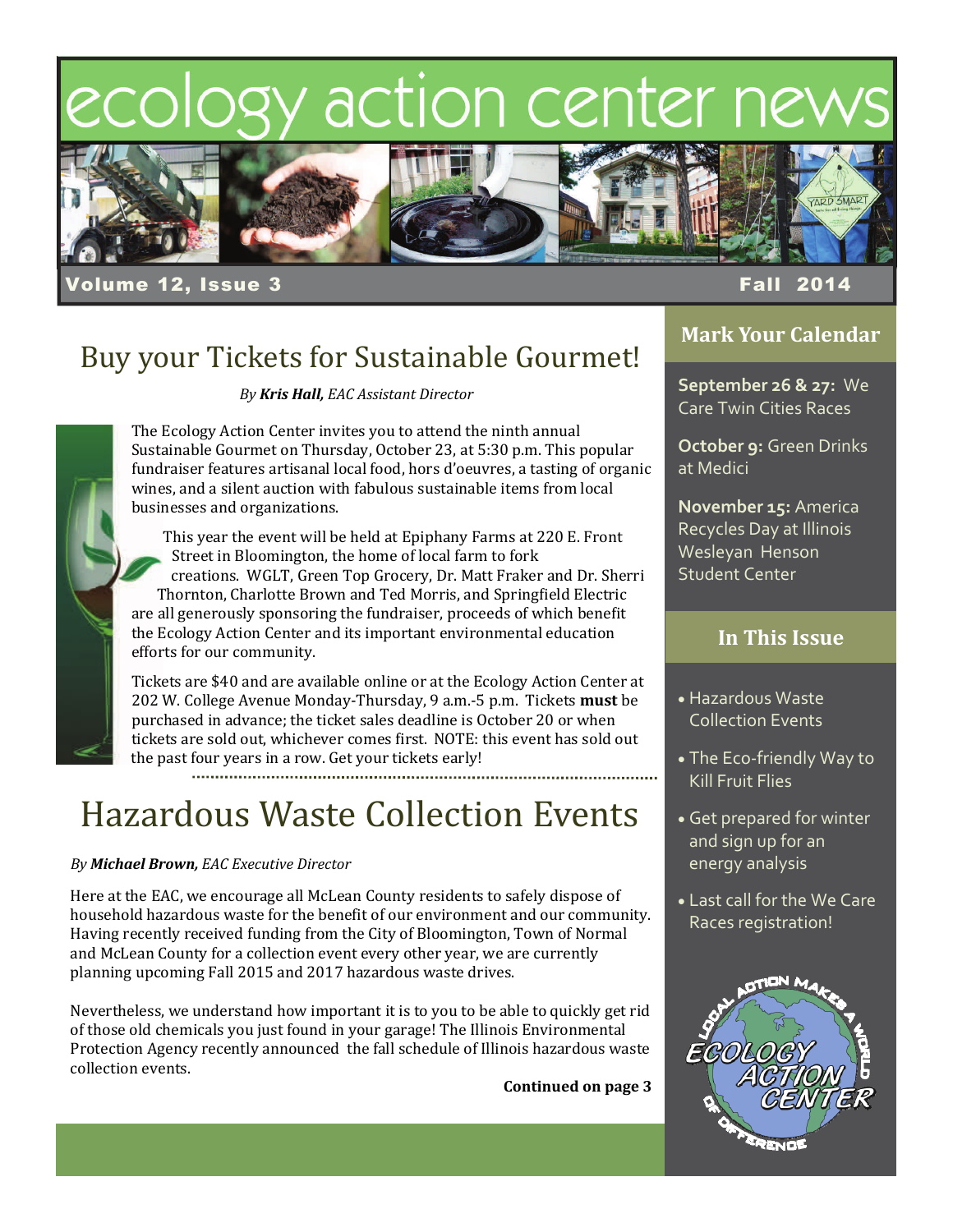### Eliminating Fruit Flies, the Eco-Friendly way

*By Emily Cross, Energy Program Coordinator*

As we harvest the bounty from our gardens this fall, some unwanted creatures may try to make themselves home: fruit flies! The bane of many homeowners' existence, fruit flies only have about a 10 day lifespan and can lay hundreds of eggs at one time. 

Fruit flies get their name because they love laying their eggs near the surface of fermenting (ripening) foods. They can also lay eggs in sink drains, garbage disposals, empty cans or bottles, and garbage bags. 

While your first inclination at the sight of a fruit fly may be to rush to the grocery store and grab the nearest insecticide, these flies can be eliminated with an eco-friendly alternative. 

While it may seem obvious, the first step is to always eliminate the flies' breeding ground identify where they are hiding and make sure they cannot lay any more eggs in that spot. For example, scrub the inside of your sink drain, take out your garbage, and compost any organic materials that may be harboring flies. If at any point in time you get out or prepare food, make sure to clean up promptly! 



What's lurking in your kitchen? Try these eco-friendly ways to get rid of any fruit fly intruders! *Photon\_De, Creative Commons*

But before you compost *all* of that ripened fruit, save a little bit for your eco‐trap! 

### **HOW TO MAKE IT:**

1) Start with your little piece of ripening fruit, like an old banana, tomato, or apple. If you don't have some on hand, you can substitute apple cider vinegar or red wine. 

2) Get a small bowl and place your fruit, or a few teaspoons of vinegar or wine, in the bottom. Add a couple drops of dishwashing liquid.

3) Stretch a piece of clear plastic wrap over the bowl, making sure that you seal the plastic against the entire rim of the bowl.

4) Get a bamboo skewer or toothpick and poke a few holes in the plastic

wrap. Make sure that the holes are big enough for a fly to squeeze in.

5) Wait! With all other sources of food eliminated, flies will be drawn to the smell of ripening fruit. Because of the dishwashing liquid and clear plastic wrap, flies will become trapped. Wait for a day or two until it is full.

6) Rinse and repeat. Some larger infestations can require a few iterations, since the trap is only eliminating adult flies that have hatched. not any remaining eggs. If you're having trouble drawing flies in, try poking more holes or switching to a different bait. 

Remember that during this time it is critical to keep the area clean and continue composting any spoiled fruits!

*Check it out: EAC's Greenhouse Gas Inventory Baseline Report*

*Have you ever wondered about what sources contribute to Bloomington‐ Normal's climate change footprint?*

*Go to www.ecology actioncenter.org and check out our newly released baseline Greenhouse Gas Inventory report!* 

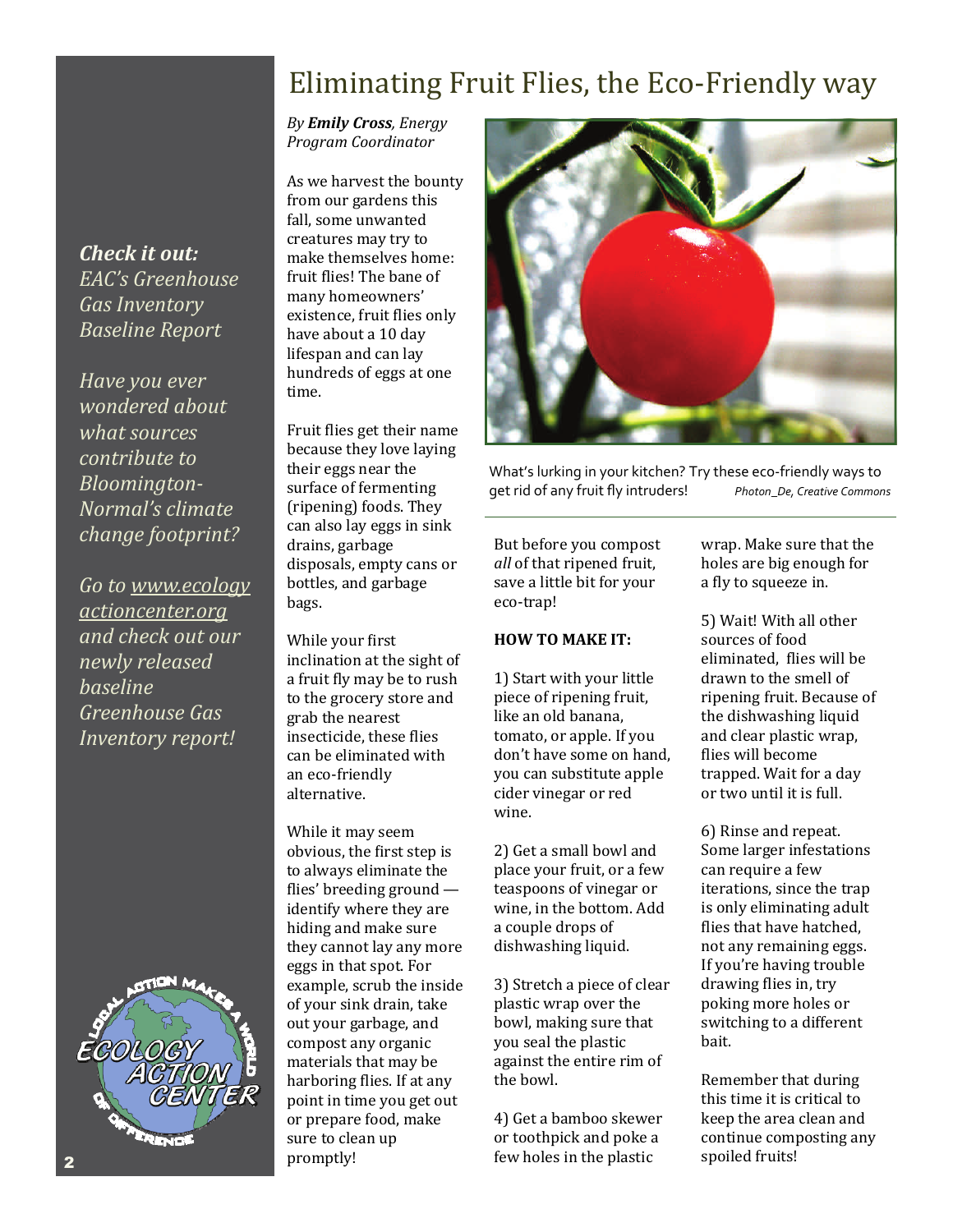### **Hazardous waste, continued from page 1**

You can bring the following items to these events: oil-based paint, paint thinners, herbicides, insecticides, pesticides, old gasoline, pool chemicals, cleaning products, mercury, household batteries, used motor oil, drain cleaners, lawn chemicals, solvents, antifreeze, hobby chemicals, aerosol paints, fluorescent bulbs, and old pharmaceuticals.

| Date         | Location                         | <b>Address</b>                                           |  |
|--------------|----------------------------------|----------------------------------------------------------|--|
| September 20 | Cambridge<br><b>Henry County</b> | <b>Henry County Fairgrounds</b><br>311 East North Street |  |
| September 27 | Monticello<br>Piatt County       | 904 Allerton Road                                        |  |
| October 4    | Lombard<br>DuPage County         | Public Works parking lot<br>1051 S. Hammerschmidt Avenue |  |
| October 11   | Lincoln<br>Logan County          | Logan County Fairgrounds<br>1408 Short 11th Street       |  |
| October 18   | Oregon<br>Ogle County            | Ogle County Farm Bureau<br>421 W. Pines Road             |  |

## Prepare your Home for Winter Savings

#### *By Emily Cross, Energy Program Coordinator*

As we move into fall, there's more to look forward to this season than pumpkins and sweaters! With winter right around the corner, fall is the best time to prepare your home for colder weather and get your home prepped for energy savings throughout the season.

Although what may first come to mind when you think of energy savings is turning off the lights when you leave the room, your home has countless opportunities to achieve savings that are much more meaningful than flicking a switch! Here are a few to consider:

### *1. Check your attic insulation.*



*Ryan McFarland, Creative Commons*

Even in newer homes, inadequate attic insulation is usually a primary source of uneven heating and cooling. In the

picture shown here, much more insulation is needed  $-$  if you can see the beams of your attic, that's a red flag that your attic is letting all of your heat escape. Also, make sure your attic hatch is insulated and sealed.

### *2. Seal up leaky areas.*

Drafty areas are a number one issue for energy  $\log s$  — and comfort  $\log \sin t$  the winter! Check windows & doors for drafts or if you can see daylight through any cracks. Weatherstripping is an inexpensive fix and makes your insulation more effective!

### *3. Get an HVAC Check‐up*

Now is the time to get your HVAC system tuned up, change your air filter, and check around for leaks in your ductwork. Don't waste valuable hot air on inefficient HVAC systems! Call your unit's manufacturer to find an HVAC expert. 

*4. Sign up for an Energy Analysis!* If you are an Ameren or Nicor customer in Bloomington-Normal, go to **BNenergyBright.org,** sign up for an energy analysis and set a goal to get serious about energy savings. Our professional staff will visit your home and make recommendations on how you can best save energy.

### **LAST CALL!**

With the We Care Twin Cities races just around the corner, now is your last chance to register!

### **2014 Race Lineup**

### **September 26: GE Park**

- $\bullet$  5:30 pm: Kid's Fun Run
- $\bullet$  6:00 pm: 5k Race

### **September** 27: **Eastview Christian Church**

- $\bullet$  7:00 am: Half **Marathon**
- 7:30 am: 10k Race

Even if you don't feel like running, come on out to cheer on our runners and support your community!

The We Care Twin Cities race benefits the Ecology Action Center. 

Find out more at www.wecaretwin cities marathon.org